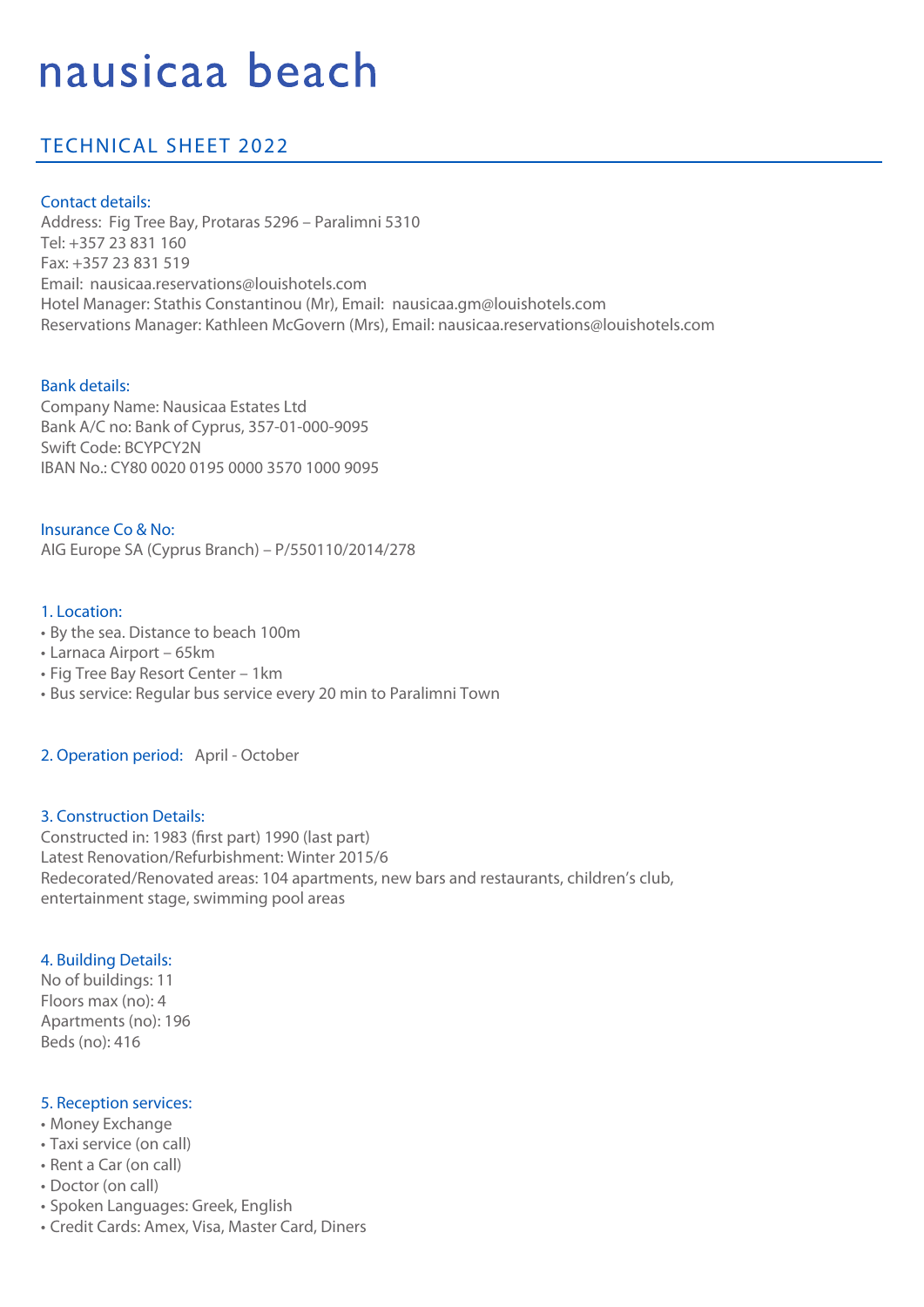#### 6.Apartments

| Quantity       | Apartment types       | Inland view | Sea view | Side sea view/pool | Max of pax     | Connecting doors | Dimension in sq meters |
|----------------|-----------------------|-------------|----------|--------------------|----------------|------------------|------------------------|
| 42             | STANDARD STUDIO       | 34          |          |                    | 3              | N/A              | $30 - 36$              |
| $\overline{4}$ | SUPERIOR STUDIO       | $\cup$      | 4        | 0                  | 3              | N/A              | 30-36                  |
| 132            | STANDARD ONE-BEDROOM  | 110         | <b>H</b> | 21                 | $\overline{4}$ | N/A              | $42 - 50$              |
| 11             | SUPERIOR ONE-BEDROOM  | 5           | 5        |                    | 4              | N/A              | 42-50                  |
| 7              | SUPERIOR TWO- BEDROOM | 2           |          | 4                  | 6              | N/A              | 68-74                  |
|                |                       |             |          |                    |                |                  |                        |

#### 7. General Apartment Facilities

#### Apartment type: All

*\*Two bedroom apartments have the same facilities as the one bedroom apartments*

- Bathroom
- $\cdot$  WC
- Non-smoking in all rooms
- Balcony/Terrace
- Telephone
- Sat-TV
- Free wi-fi connection
- Air condition: Hours of operation: 24 hrs, Period of operation: May – October
- Heating: Hours of operation: 24 hrs Period of operation: April (if needed)
- Fridge
- Hairdryer
- Safety Deposit Box (Electronic & Free of charge)
- Tea & Coffee making facilities
- Filter Coffee making machine
- Voltage: 240

#### 8. Cleaning

Cleaning: 6 days a week (limited service on Sundays & public holidays) Change of linen / towels: every 3 days - Ecosystem (on guest request)

#### 9. Facilities for Handicapped

- Ramps
- Apartments: 6
- Bathrooms: 6
- Public Areas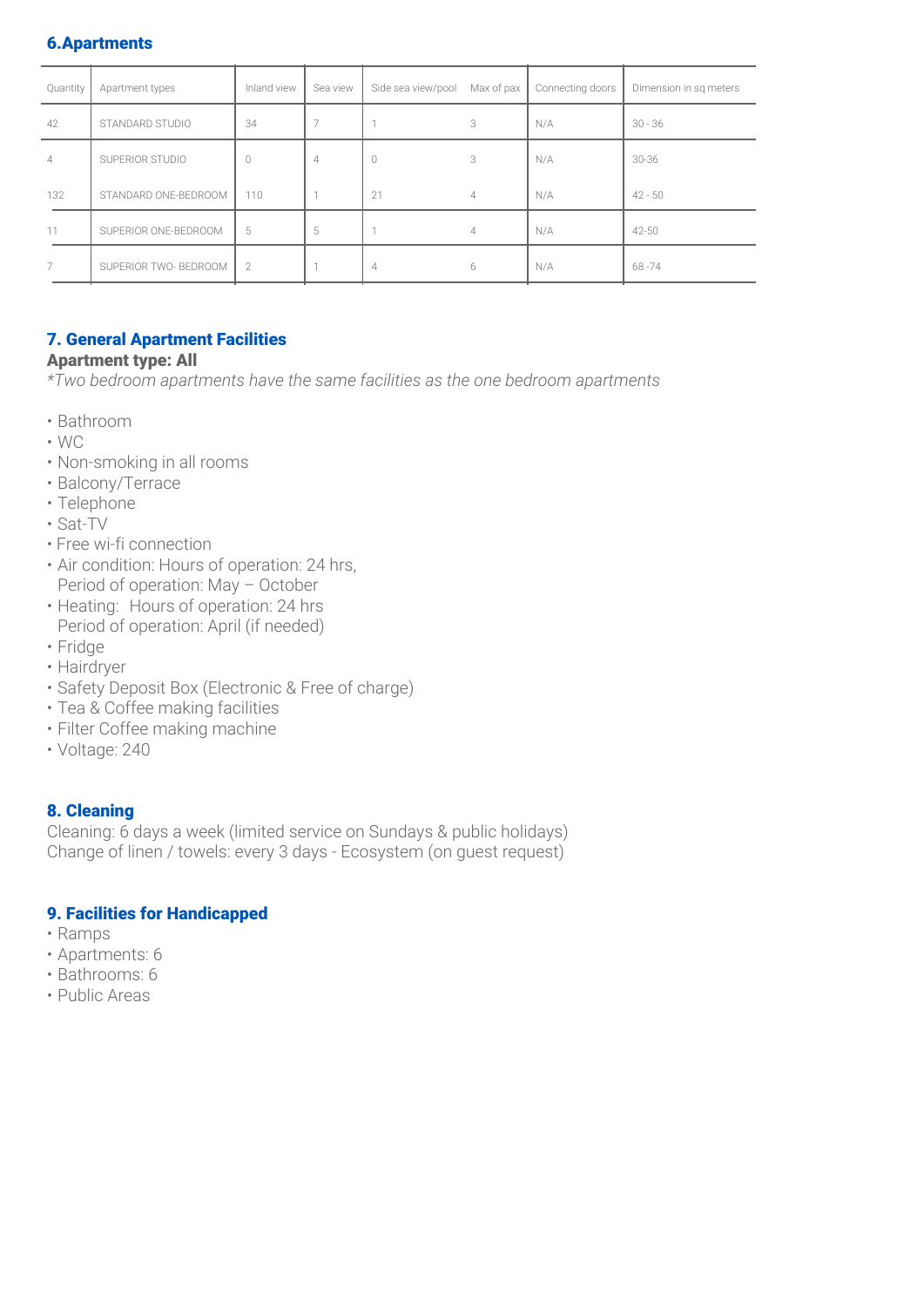#### 10. Restaurants/Bars - Food and Beverage

| Name                | Indoor/outdoor   | Reserv. Required | Non smok. | Opening Hours   | Buffet/ A la carte | Meals              |
|---------------------|------------------|------------------|-----------|-----------------|--------------------|--------------------|
| Dionysos Restaurant | Indoor & Outdoor | No               | Yes       | 7.30-10.00      | Buffet             | <b>Breakfast</b>   |
|                     |                  |                  |           | 12.30-14.30     |                    | Lunch              |
|                     |                  |                  |           | 18:30-21:00     |                    | Dinner             |
| Taverna             | Indoor & Outdoor | Yes              | Yes       | 18:30-21:00     | Set Meze           | Dinner only        |
|                     |                  |                  |           | (Sunday closed) |                    |                    |
| Thea's Pool Bar     | Outdoor          | No               | <b>No</b> | 10:00-24:00     | <b>Bar Service</b> | N/A                |
| Snackeria           | Indoor & Outdoor | No               | Indoor    | 11:00-18:00     | Counter display    | A/I snacks         |
| Kalypso Bar         | Outdoor          | No               | <b>No</b> | 10:00-22:00     | <b>Bar Service</b> | <b>Bar Service</b> |

#### Theme Nights:

• 7 times a week  *Kind of Theme night: Local, Italian, Mexican, Barbecue, International, Caribbean, Asian* 

- Guests on Half Board terms can have breakfast and lunch or dinner.
- Lunch Boxes for All inclusive Guests on Excursions are available. Orders can be made on the day prior to request until 18.00 hrs at the reception.

#### 11. Facilities

| Quantity | Description     | Fresh water | Separated |
|----------|-----------------|-------------|-----------|
|          | Outdoor pools   |             |           |
|          | Children's pool |             |           |

#### 12.Beach

By the Sandy Beach There is a public sandy beach at 100 metres (Fig Tree Bay). Sunbeds and umbrellas are payable

#### 13. Leisure Pool

Shape: rectangular Dimensions: 20.00 X 10.00 meters Water: Fresh Depth: 1.40m Sunbeds & Umbrellas without Charge Pool towels without Deposit

#### 14. Activity Pool

Shape: rectangular Dimensions: 15.00 X 8.00 m Water: fresh Depth: 1.30 metres Sunbeds & Umbrellas without Charge Pool towels without Deposit

#### 15. Children's Pool

Shape: Oval Dimensions: 2.50 m each side Water: fresh Depth: 0.40 metres Sunbeds & Umbrellas without Charge Pool towels without Deposit